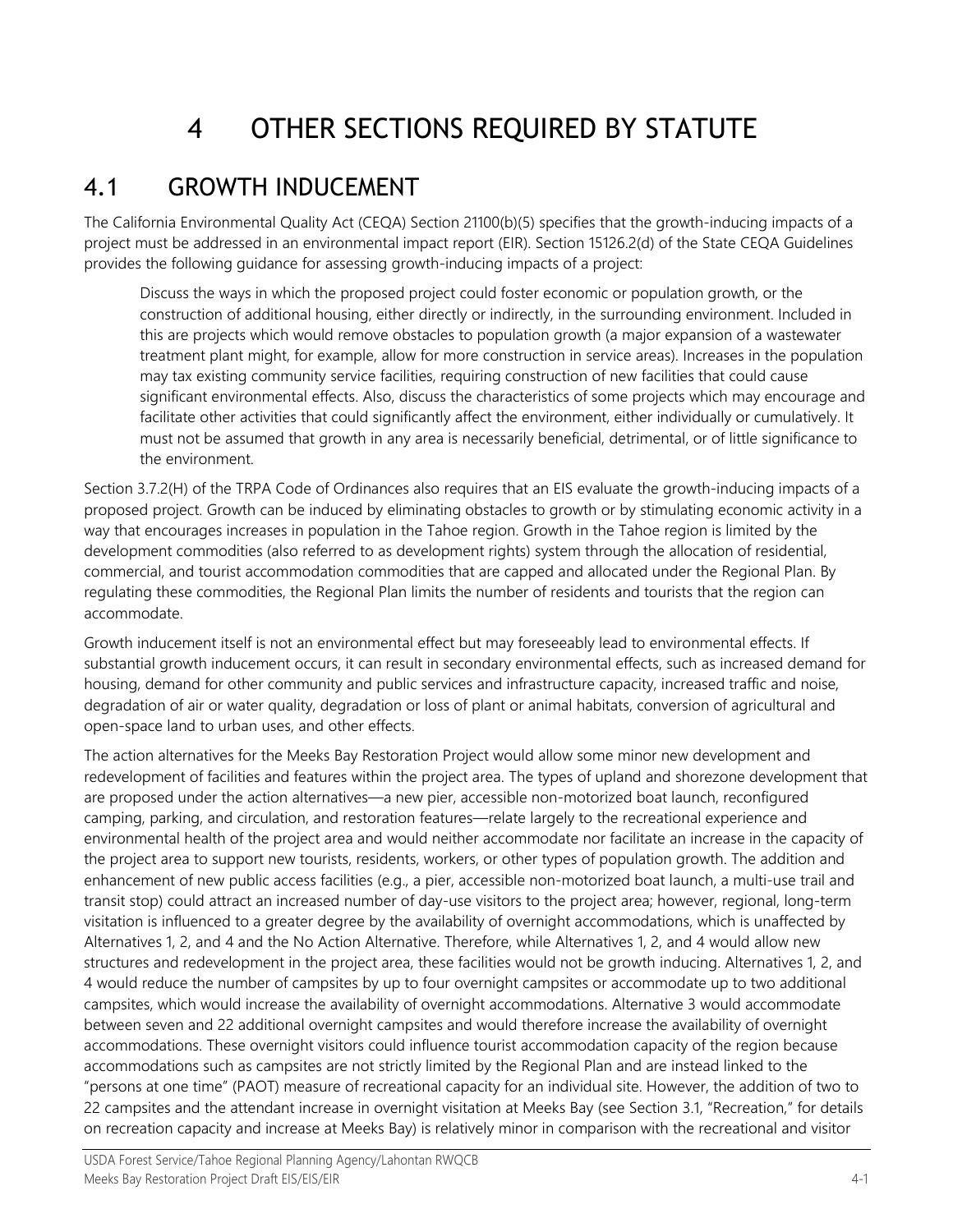capacity of the Tahoe region. This increase in overnight visitation would not be substantial enough to induce growth that would increase the demand for ancillary infrastructure, services, traffic, noise, or result in additional environmental degradation.

### 4.2 SIGNIFICANT AND UNAVOIDABLE ADVERSE IMPACTS

The State CEQA Guidelines Section 15126.2(b) requires EIRs to include a discussion of the significant environmental effects that cannot be avoided if the project is implemented. As documented throughout Chapter 3 of this Draft EIS/EIS/EIR, after implementation of the recommended mitigation measures, most of the impacts associated with the proposed Meeks Bay Restoration Project would be reduced to a less-than-significant level. The following impacts are considered significant and unavoidable; that is, no feasible mitigation is available to reduce the project's impacts to a less-than-significant level.

- ► Impact 3.1-4: Affect Local Access or Opportunities for Motorized Watercraft is potentially significant and unavoidable for Alternatives 1, 2, 3, and 4.
- Impact 3.2-2: Alter Views of Lake Tahoe from Meeks Bay is significant and unavoidable for Alternative 1.
- Impact 3.11-1: Short-Term Project-Related Construction Noise Levels is significant and unavoidable for Alternatives 1, 2, 3, and 4.

#### 4.3 SHORT-TERM USES OF THE ENVIRONMENT AND LONG-TERM PRODUCTIVITY

Chapter 3 of the TRPA Code of Ordinances requires a discussion of the relationship between local short-term uses of the environment and the maintenance and enhancement of long-term productivity. This requirement recognizes that short-term uses and long-term productivity are linked, and the opportunities acted upon in the near term have could have limit future opportunities and result in continuing effects well into the future.

This EIS/EIS/EIR assesses the effects of implementing the Meeks Bay Restoration Project. The action alternatives have been crafted to balance restoration and preservation of the natural environment with recreational opportunities at the site.

All action alternatives would allow for redevelopment of upland features within the project area including the campgrounds, circulation, and parking areas; construction of which would result in short-term increases in the use and intensity of activity within the project area. Construction activities would result in the use of energy and resources to prepare the project area, remove old infrastructure, construct new facilities, and redevelop portions of the site. Construction would result in short-term construction-related impacts such as disruption to local traffic and circulation, air pollutant emissions, temporary noise sources, disturbance of wildlife, and construction-related hydrological impacts related to surface runoff on the site.

Alternatives 1, 2, 3, and 4 would provide for wholesale removal of the existing marina infrastructure in Meeks Creek, and full restoration of the creek and barrier beach system to natural conditions. While the demolition and removal of the marina infrastructure would result in short-term disturbance of Meeks Creek, which is a sensitive environment, it would contribute to long-term improvement in the productivity of this sensitive ecosystem and result in numerous environmental benefits (e.g., for aquatic biological resources, terrestrial biological resources, water quality, soils, and scenic resources) within the project area and in the Tahoe Basin more broadly.

Development of Alternatives 1 and 2 would require installation of pier foundations, clearing and prepping nearshore vegetation for installation of a pier, and other construction disturbance in the shorezone. Once committed to a new pier, it is unlikely that the land would be returned to a natural state in the near or long term. Effects on soils, habitat, scenic resources, and land uses from placement of a pier would be permanent. The pier would have associated impacts to aquatic biological resources, recreation, water quality, air quality and climate change, traffic and circulation, noise, and public safety, as described throughout this environmental document.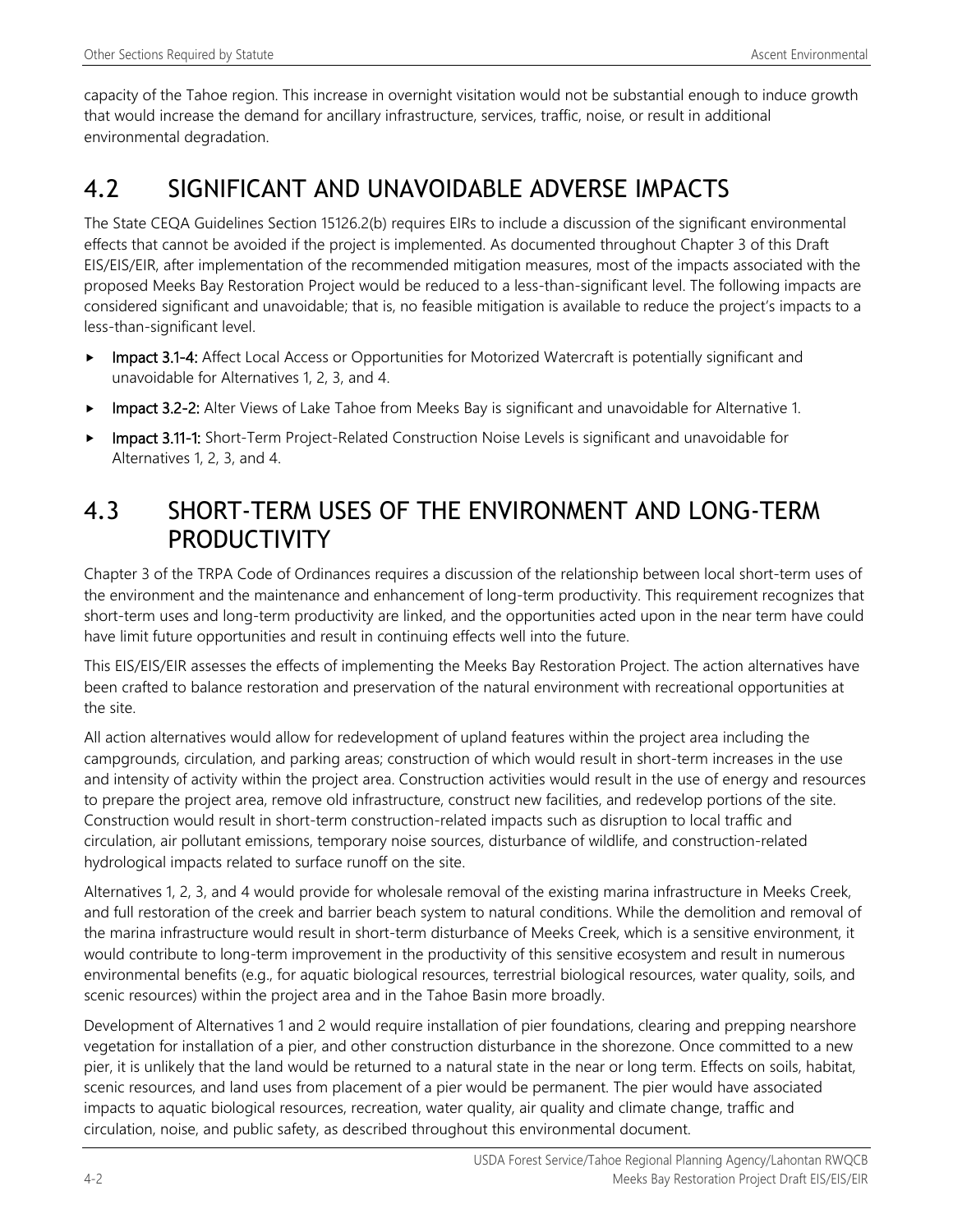The Compact required TRPA to establish, attain, and maintain environmental thresholds. These environmental thresholds provide standards and guidance for the Regional Plan and complementary plans, such as the Regional Transportation Plan and Shoreline Plan to implement short-term actions to effectuate long-term productivity. Approval of any of the action alternatives would support the region's commitment to long-term environmental improvement through restoration of the Meeks Creek ecosystem and recreational enhancements aimed at improving recreational opportunities for all visitors to Meeks Bay.

#### 4.4 IRREVERSIBLE AND IRRETRIEVABLE COMMITMENT OF RESOURCES

The State CEQA Guidelines requires a discussion of any significant irreversible environmental changes that would be caused by the project. Specifically, the State CEQA Guidelines section 15126.2(c) states:

Uses of nonrenewable resources during the initial and continued phases of the project may be irreversible, since a large commitment of such resources makes removal or nonuse thereafter unlikely. Primary impacts and, particularly, secondary impacts (such as highway improvement which provides access to a previously inaccessible area) generally commit future generation to similar uses. Also, irreversible damage can result from environmental accidents associated with the project. Irretrievable commitments of resources should be evaluated to assure that such current consumption is justified.

The project would result in the irreversible and irretrievable commitment of energy and material resources during construction and operation, including the following:

- Construction activities and redevelopment of existing site features would generate nonrecyclable materials, such as solid waste and construction debris. Electricity and hydrocarbon sources would also be expended to be able to implement construction activities. In addition, new facilities may entail the use of concrete, glass, plastic, and petroleum products, as well as an increase in energy consumption, which would be irreversible and irretrievable upon expenditure.
- Commitment of shorezone to pier construction would permanently transfer area within the shorezone to this use. Commitment of shorezone to an accessible watercraft launch facility would also permanently transfer area within the shorezone to this use.
- Restoration of Meeks Creek would result in removal of the marina, which would permanently eliminate this use in this location.

## 4.5 ENVIRONMENTALLY SUPERIOR ALTERNATIVE

CEQA calls for the identification of an environmentally superior alternative in an EIR but gives no definition for the term (State CEQA Guidelines Section 15126.6(e)). However, CEQA does specify that if the environmentally superior alternative is the "no project" alternative, the EIR shall also identify an environmentally superior alternative among the other alternatives.

From the standpoint of minimizing environmental effects related to physical disturbances, Alternative 4 – Preferred Alternative – would be the environmentally preferable/environmentally superior alternative. Alternative 4 supports the most restoration and least amount of development within the project area.

Most of the potential environmental impacts from the action alternatives would be similar in type and magnitude. Resources that would not have substantial differences among the action alternatives include air quality, aquatic biological resources, terrestrial biological resources, cultural resources, greenhouse gas emissions and climate change, hydrology and water quality, geology, soils and mineral resources, land use, transportation and circulation, and noise. With implementation of the boat or pedestrian pier, Alternatives 1 and 2 would result in slightly greater short-term adverse effects on aquatic biological resources and hydrology water quality from pier construction activities that would occur in the lake; however, compliance with applicable regulatory requirements and